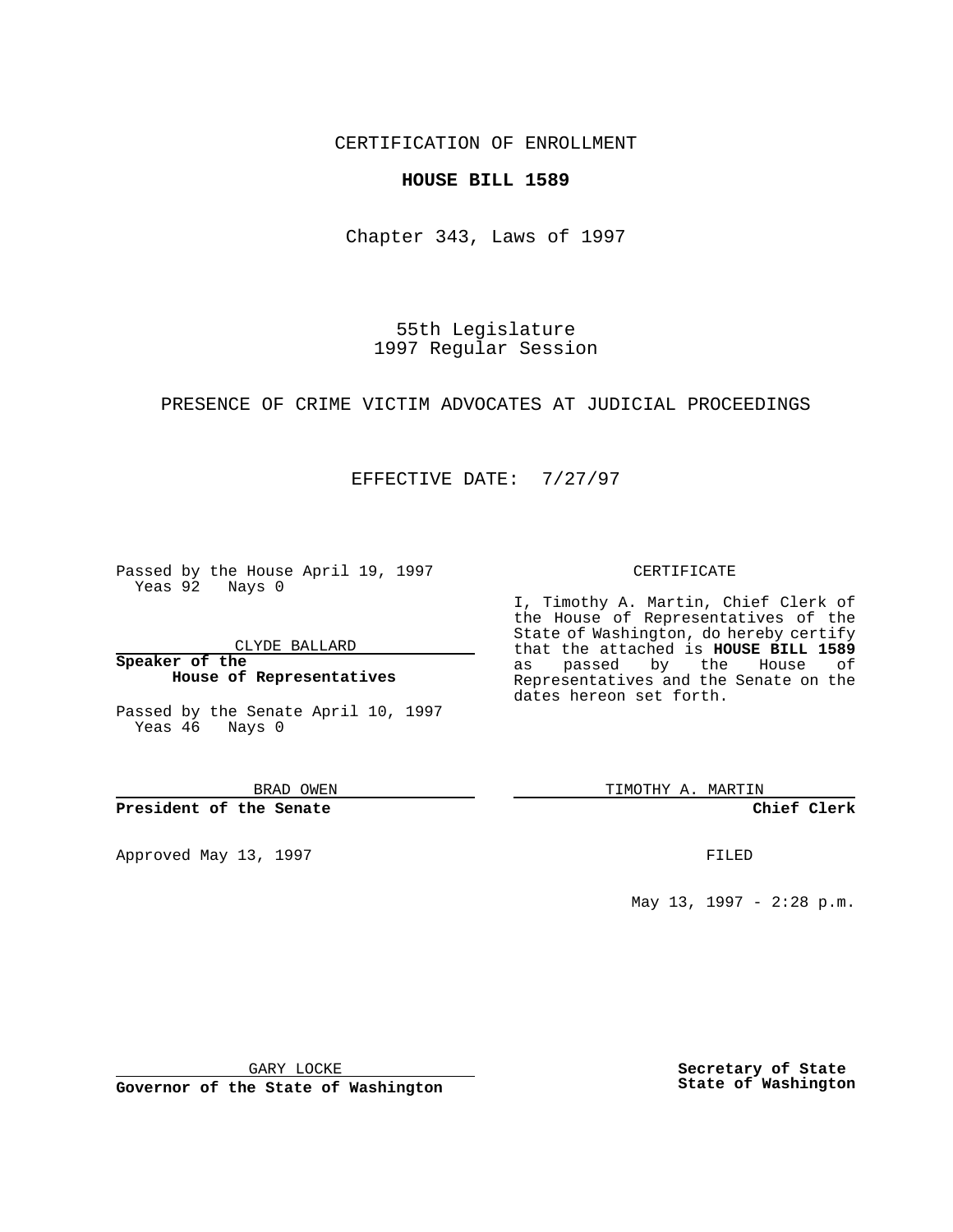# **HOUSE BILL 1589** \_\_\_\_\_\_\_\_\_\_\_\_\_\_\_\_\_\_\_\_\_\_\_\_\_\_\_\_\_\_\_\_\_\_\_\_\_\_\_\_\_\_\_\_\_\_\_

\_\_\_\_\_\_\_\_\_\_\_\_\_\_\_\_\_\_\_\_\_\_\_\_\_\_\_\_\_\_\_\_\_\_\_\_\_\_\_\_\_\_\_\_\_\_\_

Passed Legislature - 1997 Regular Session

#### AS AMENDED BY THE SENATE

# **State of Washington 55th Legislature 1997 Regular Session**

**By** Representatives Robertson, Costa, Radcliff, Cody, Scott, Cole, Skinner, Lantz, Constantine, Delvin, K. Schmidt, Murray, Hankins, Blalock, Hatfield, Wensman, O'Brien, Linville, Cooke, Ogden, Sheldon, Kessler and Kenney

Read first time 01/31/97. Referred to Committee on Law & Justice.

1 AN ACT Relating to crime victim rights; and amending RCW 7.69.030.

2 BE IT ENACTED BY THE LEGISLATURE OF THE STATE OF WASHINGTON:

3 **Sec. 1.** RCW 7.69.030 and 1993 c 350 s 6 are each amended to read 4 as follows:

5 There shall be a reasonable effort made to ensure that victims, 6 survivors of victims, and witnesses of crimes have the following 7 rights:

 (1) With respect to victims of violent or sex crimes, to receive, at the time of reporting the crime to law enforcement officials, a written statement of the rights of crime victims as provided in this chapter. The written statement shall include the name, address, and telephone number of a county or local crime victim/witness program, if such a crime victim/witness program exists in the county;

14 (2) To be informed by local law enforcement agencies or the 15 prosecuting attorney of the final disposition of the case in which the 16 victim, survivor, or witness is involved;

17 (3) To be notified by the party who issued the subpoena that a 18 court proceeding to which they have been subpoenaed will not occur as 19 scheduled, in order to save the person an unnecessary trip to court;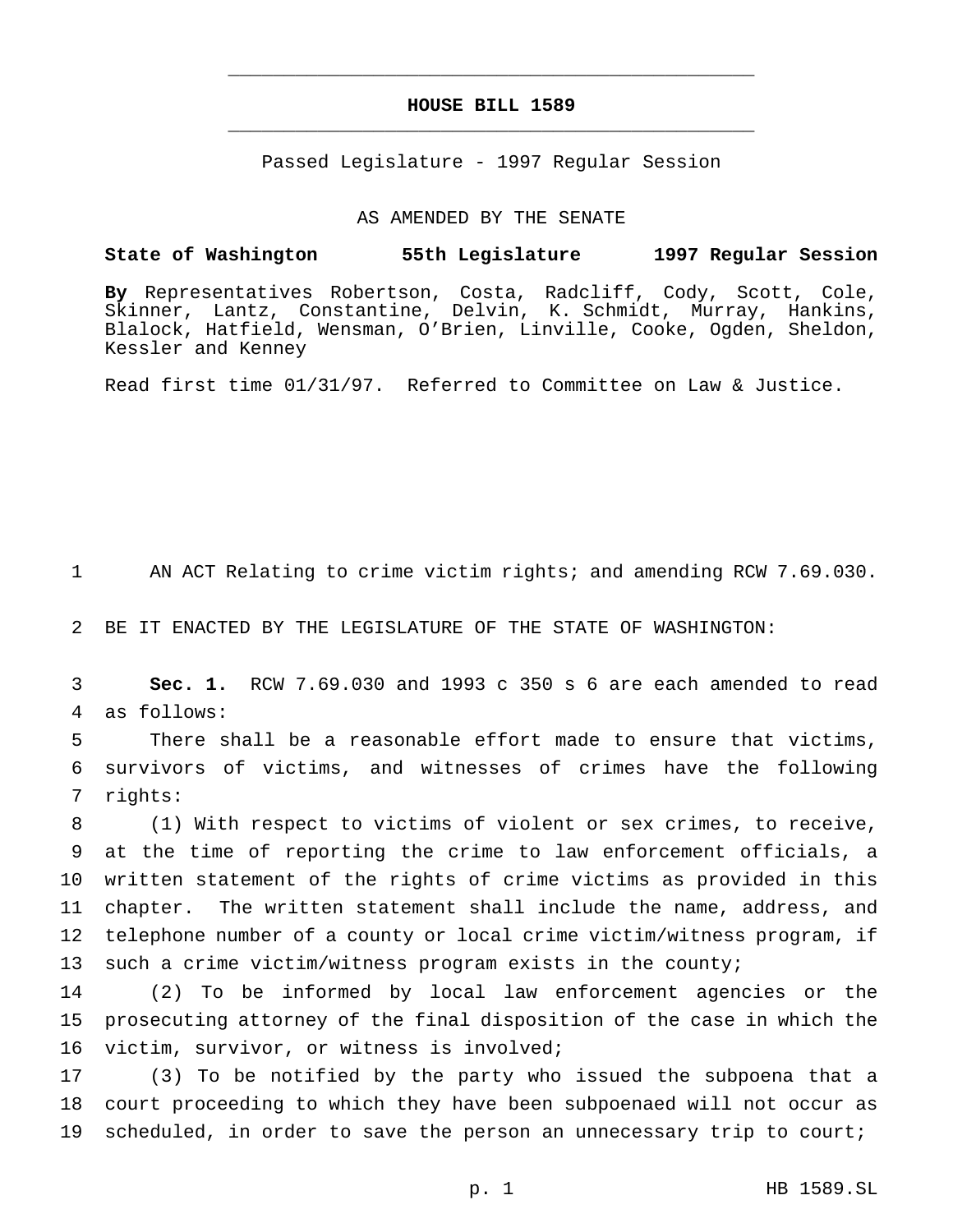(4) To receive protection from harm and threats of harm arising out of cooperation with law enforcement and prosecution efforts, and to be provided with information as to the level of protection available;

 (5) To be informed of the procedure to be followed to apply for and receive any witness fees to which they are entitled;

 (6) To be provided, whenever practical, a secure waiting area during court proceedings that does not require them to be in close 8 proximity to defendants and families or friends of defendants;

 (7) To have any stolen or other personal property expeditiously returned by law enforcement agencies or the superior court when no longer needed as evidence. When feasible, all such property, except weapons, currency, contraband, property subject to evidentiary analysis, and property of which ownership is disputed, shall be 14 photographed and returned to the owner within ten days of being taken; (8) To be provided with appropriate employer intercession services to ensure that employers of victims, survivors of victims, and witnesses of crime will cooperate with the criminal justice process in order to minimize an employee's loss of pay and other benefits resulting from court appearance;

 (9) To access to immediate medical assistance and not to be detained for an unreasonable length of time by a law enforcement agency before having such assistance administered. However, an employee of the law enforcement agency may, if necessary, accompany the person to a medical facility to question the person about the criminal incident if the questioning does not hinder the administration of medical assistance;

 (10) With respect to victims of violent and sex crimes, to have a crime victim advocate from a crime victim/witness program present at 29 any prosecutorial or defense interviews with the victim, and at any judicial proceedings related to criminal acts committed against the 31 victim. This subsection applies if practical and if the presence of the crime victim advocate does not cause any unnecessary delay in the investigation or prosecution of the case. The role of the crime victim advocate is to provide emotional support to the crime victim;

 (11) With respect to victims and survivors of victims, to be physically present in court during trial, or if subpoenaed to testify, to be scheduled as early as practical in the proceedings in order to be physically present during trial after testifying and not to be excluded solely because they have testified;